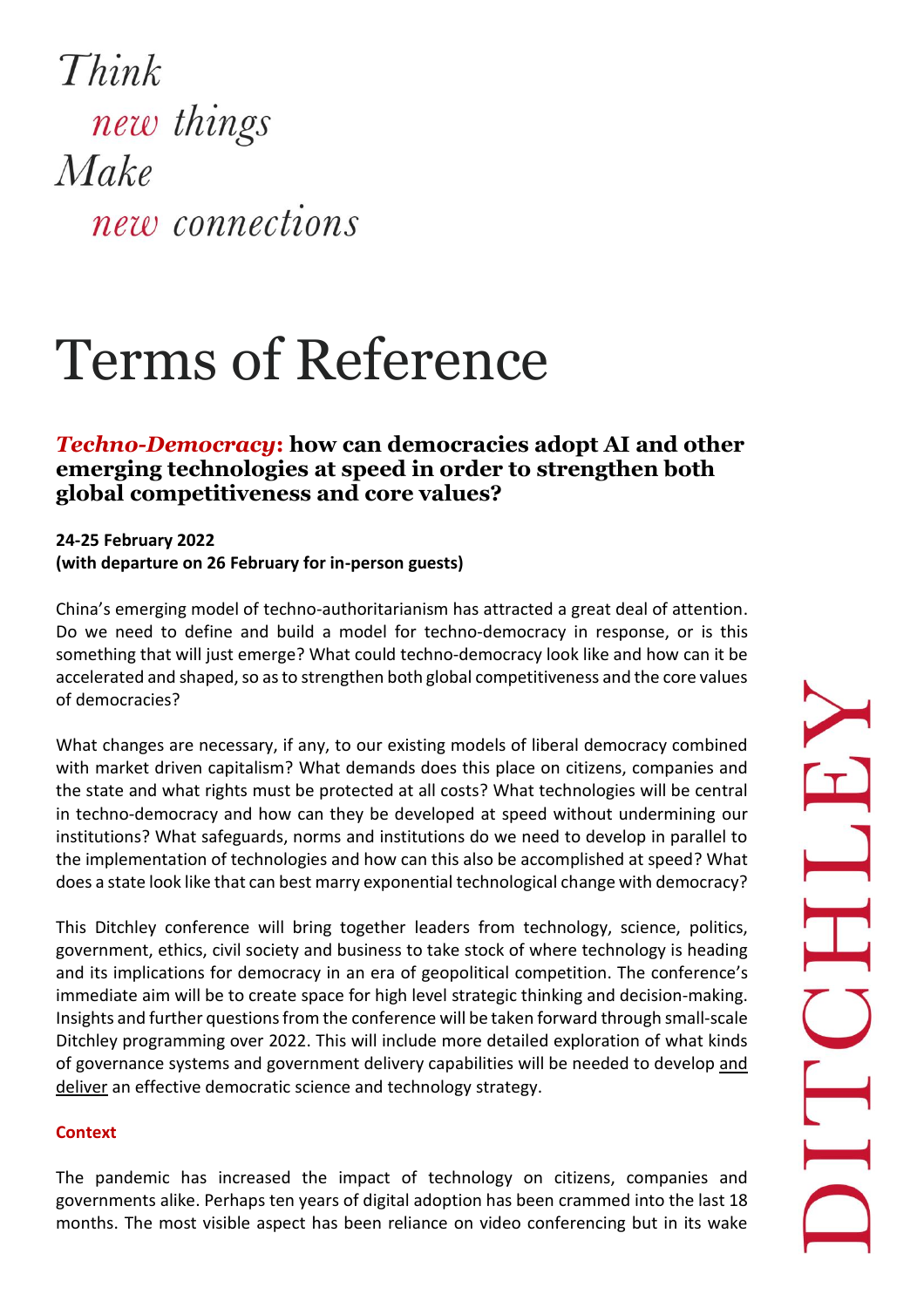there has also been a complementary move to digital document sharing, electronic signatures and the digitisation of a daily range of business processes from diary management to room booking. At home, as well as the rise of the home office, we have seen a forced adoption of online commerce and delivery services that has become an ingrained habit for many of us. The extraordinary success of multiple vaccine programmes has re-focused attention on both the possibilities of biotech and the risks, with concerns about biological safety.

The main technological focus of the conference will be determined by those who are able to participate, and we will not try to boil the ocean. But it might be helpful to set out a range of technologies, and their interrelationships, which could determine future success.

In addition to the impact of the pandemic, a number of technologies have moved forward. AI is no longer just about deep learning neural networks, with a broadening of innovation. The progress made first on language ("attention", "Transformers") is now moving into computer vision. There is also a resurgence of interest in combining symbolic AI with deep learning. Exceptionally large scale 'foundational' models for language understanding and generation such as GPT-3 and now DeepMind's Gopher, are delivering, in some applications, close to human levels of output but at computer scale and speed. The collaboration between OpenAi and Microsoft on GPT-3 and Azure might grow into a route for deployment and adoption of AI capabilities across the economy. Such capabilities would lead to leaps in productivity and efficiency, boosting competitiveness.

But at the same time there will be disruptive effects. How long will large numbers of people be employed and paid white collar salaries across multiple sectors in order to read and summarise text, or to check contracts? If employers can make savings on lower level knowledge work, then will those savings be invested back into new means to develop the next generation of senior people paid for judgement, experience and relationships, or will the money go to profit? The current record of investment in future productivity through training and staff development by employers is not good, so will this change?

Improved computer vision and mapping of landscapes have both commercial and defence applications for the automation of vehicles, logistics and weapons systems. Innovation will pass back and forth between these sectors. How aggressively should democracies seek to introduce autonomous vehicles and what is the right balance between safety and innovation? How do we make sure that defence capabilities remain competitive with rivals' developments?

The deployment of robotics across industry will see many roles switch from the carrying out of an action to the supervision of a process by a semi-automated machine. How can we prepare for this transition?

The combination of AI, robotics and biology adds up to computational biology. What are the next stages in the field and how has the pandemic had an impact? How will computational biology contribute towards a new era of drug discovery? How can we further catalyse progress and what safeguards are needed? (We will be holding a smaller side conference bringing together the Transatlantic computational biology community in advance of the main discussion and insights from this will be fed into the conference.)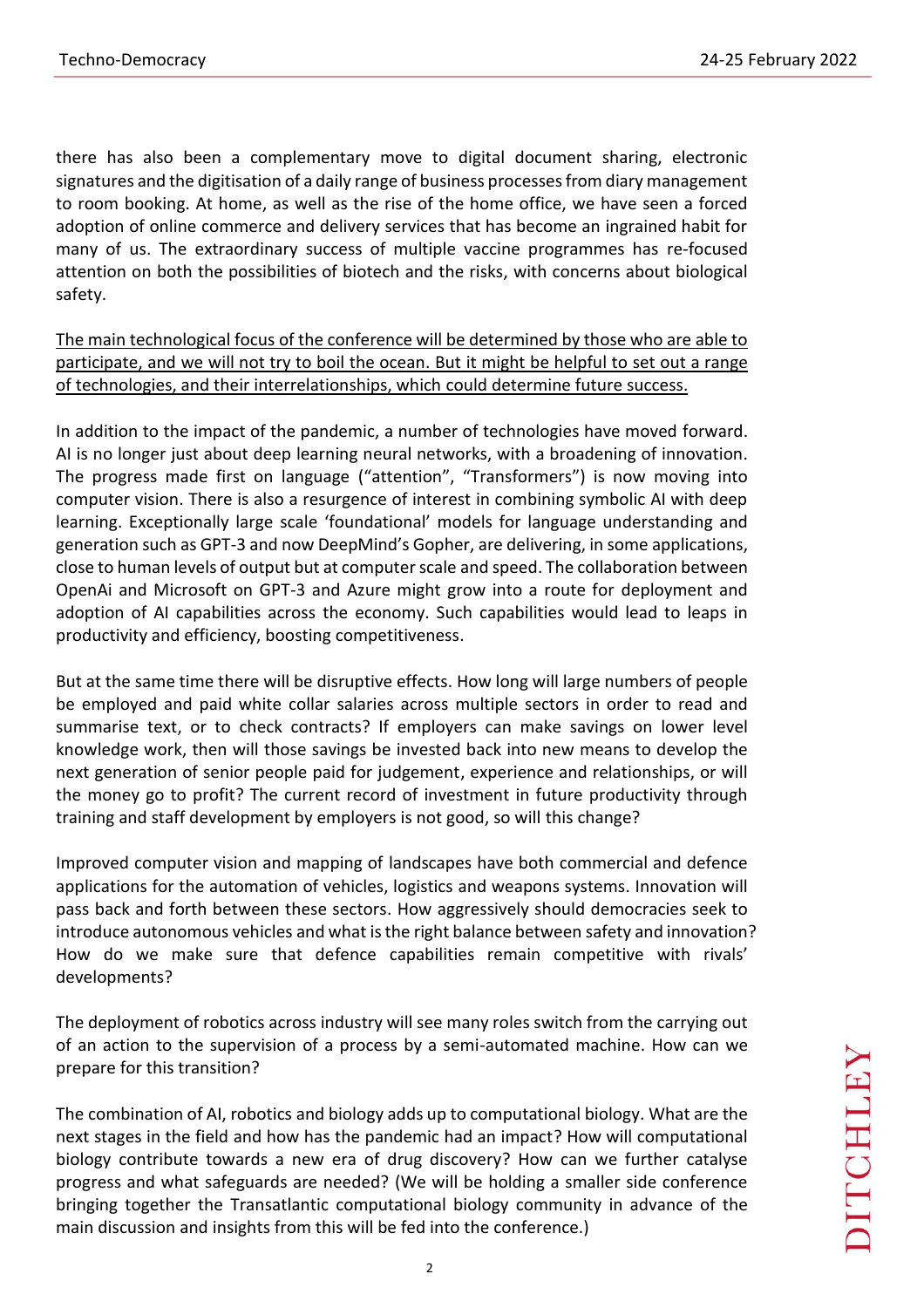The development of all these technologies depends to a greater or lesser extent on properly managed access to data, with appropriate cyber security, respect for privacy and protection of intellectual property rights. How can we work towards an effective framework for data in democracies? (Ditchley has launched a running programme on data in democracies, which will feed insights into the conference discussion.) What role can technology play in updating the mechanics of democracy – elections and other forms of consultation?

The increasingly automated flow of information to individuals, communities, companies and governments has arguably led, so far, to some of the biggest challenges for democracies. Alongside the benefits which should not be forgotten, we have seen the creation and/or reinforcement of echo chambers; disinformation campaigns by domestic and foreign actors; the creation of new spaces and new capabilities for sharing illegal content; and the fostering of cyber crime. How can new technologies combat these ills in order to support core democratic values of freedom tempered with respect for others? What will be the impact of VR and AR on social networks and the flow of information? And how can negative effects be mitigated?

Cyber crime itself is a growing threat to all states' effective adoption of digital technologies. How can we improve cyber and data resilience, protecting personal privacy, assets and intellectual property?

Does blockchain have a powerful role in democracies' adoption of technology, allowing citizens to organise and exchange information and assets with reduced central control? Or will the arms of the centralised state remain the essential players? How will crypto networks influence the creation of public goods (e.g. the size of various crypto project treasuries) and governance experiments?

The growing race to utilise space for connectivity and manufacture will connect with the spread of 5G and the Internet of Things. Which capabilities should we prioritise and how might they be combined to create a secure mesh of connectivity and interacting devices and capabilities?

Underpinning the deployment of digital technologies is the supply of semiconductors, batteries, LED screens and other crucial components. What needs to be done to secure resilient supply chains in an age of geopolitical competition and potential instability?

For the middle part of the conference we will split into four working groups so as to be able to go into more depth on a range of issues. Each working group will have a mixture of technologists and other stakeholders.

**Group A** will look at the impact of AI and digital technologies on the economy, civil society and defence and how we can accelerate our levels of innovation, development and adoption, including through funding and industrial strategy.

**Group B** will look at the impact of biotechnology on the economy, civil society and defence and how we can accelerate our levels of innovation, development and adoption, including through funding and industrial strategy.